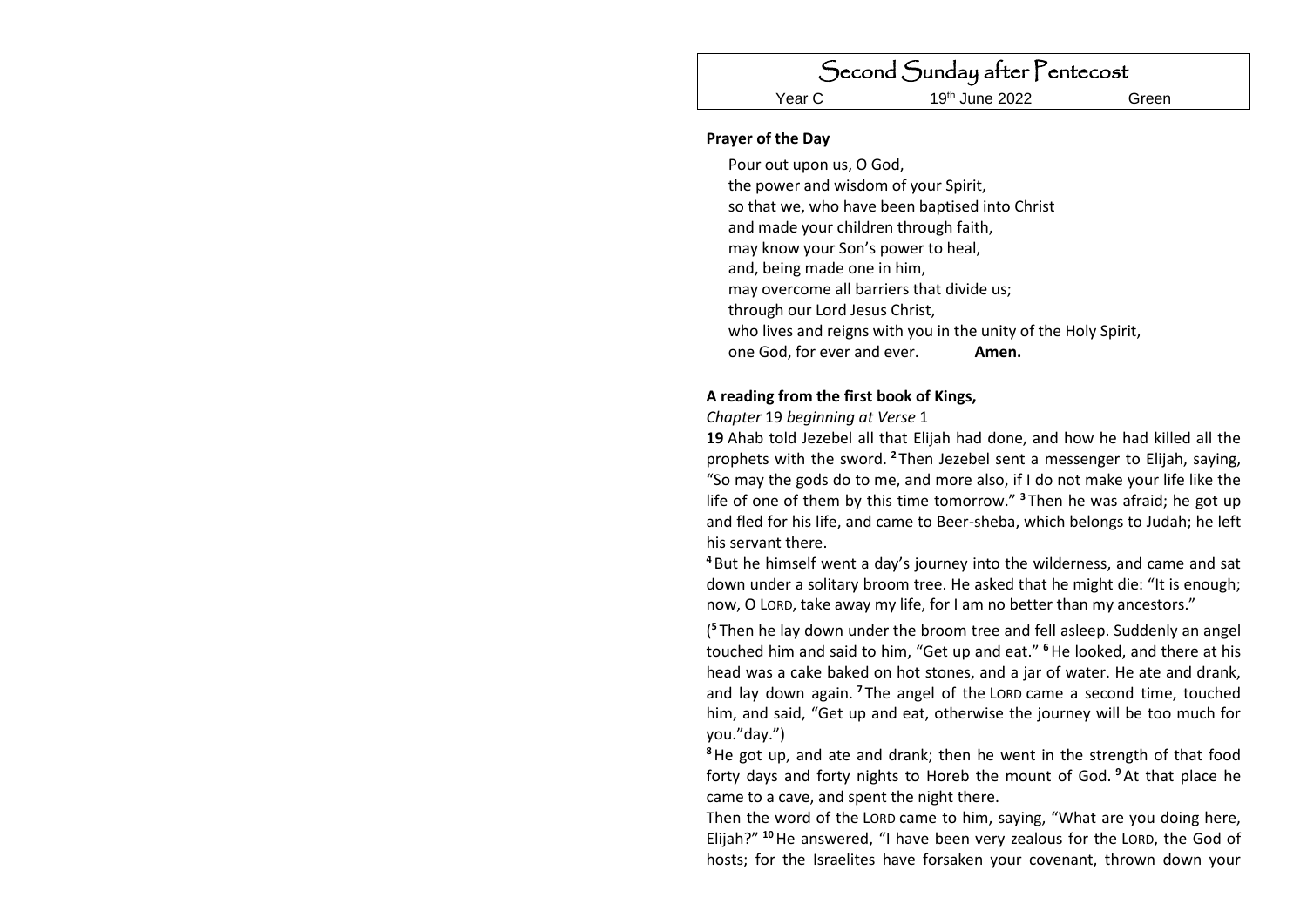altars, and killed your prophets with the sword. I alone am left, and they are seeking my life, to take it away."

**<sup>11</sup>**He said, "Go out and stand on the mountain before the LORD, for the LORD is about to pass by." Now there was a great wind, so strong that it was splitting mountains and breaking rocks in pieces before the LORD, but the LORD was not in the wind; and after the wind an earthquake, but the LORD was not in the earthquake; **<sup>12</sup>** and after the earthquake a fire, but the LORD was not in the fire; and after the fire a sound of sheer silence. **<sup>13</sup>**When Elijah heard it, he wrapped his face in his mantle and went out and stood at the entrance of the cave. Then there came a voice to him that said, "What are you doing here, Elijah?" **<sup>14</sup>**He answered, "I have been very zealous for the LORD, the God of hosts; for the Israelites have forsaken your covenant, thrown down your altars, and killed your prophets with the sword. I alone am left, and they are seeking my life, to take it away." **<sup>15</sup>** Then the LORD said to him, "Go, return on your way to the wilderness of Damascus; when you arrive, you shall anoint Hazael as king over Aram.

[NRSV 1 Kings 19.1–4 (5–7) 8–15a]

Hear the word of the Lord, *thanks be to God*

### **Psalm 42**

- 1 As a deer longs for the running brooks: so longs my soul for you, O God.
- 2 My soul is thirsty for God, thirsty for the living God: when shall I come and see his face?
- 3 My tears have been my food day and night: while they ask me all day long 'Where now is your God?'
- 4 As I pour out my soul by myself, I remember this: how I went to the house of the Mighty One, into the temple of God,
- 5 To the shouts and songs of thanksgiving: a multitude keeping high festival.
- 6 *Why are you so full of heaviness, my soul: and why so unquiet within me?*
- 7 *O put your trust in God:*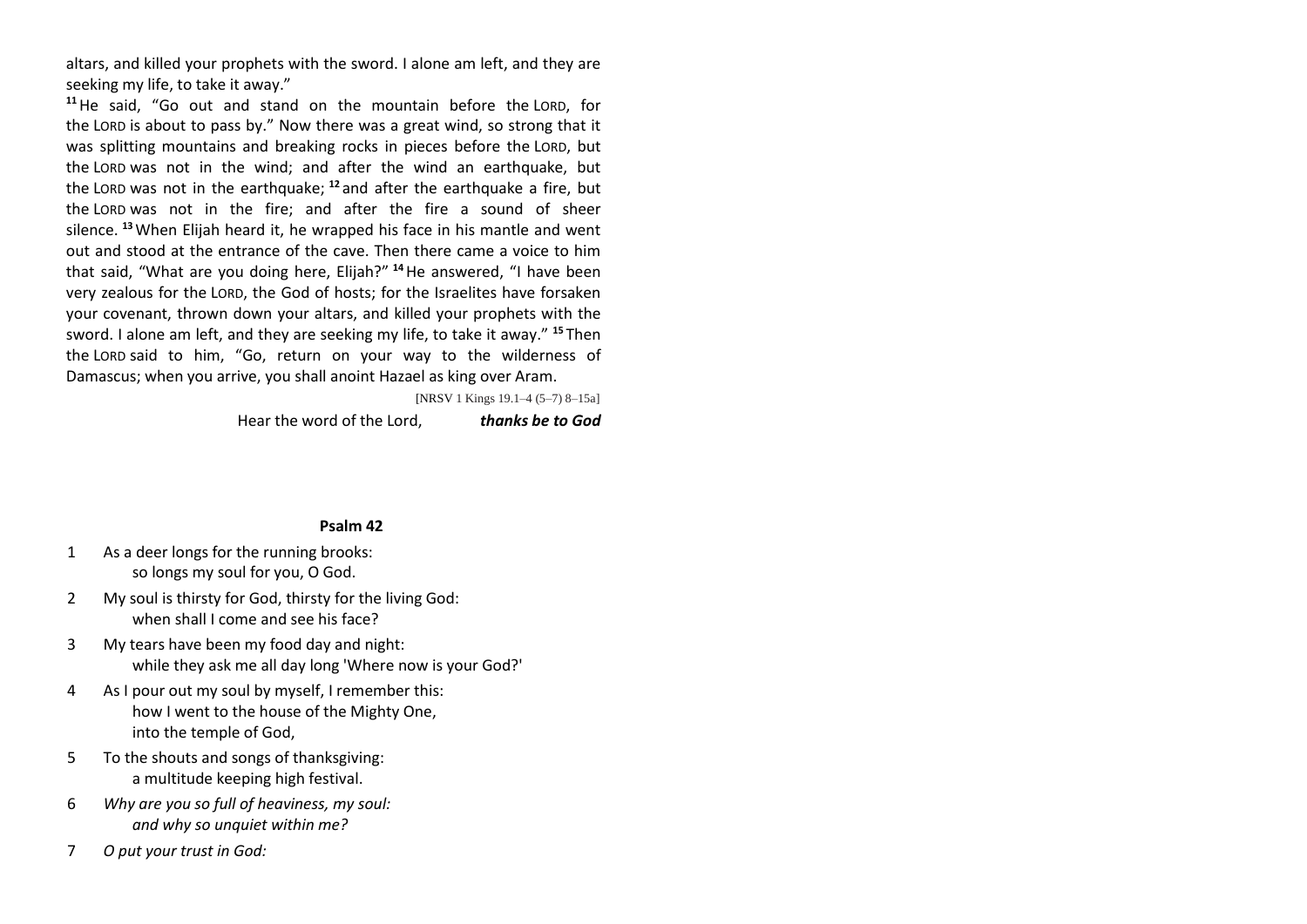*for I will praise him yet, who is my deliverer and my God.*

- 8 My soul is heavy within me: therefore I will remember you from the land of Jordan, from Mizar among the hills of Hermon.
- 9 Deep calls to deep in the roar of your waters: all your waves and breakers have gone over me.
- *10* Surely the Lord will grant his loving mercy in the day-time: and in the night his song will be with me, a prayer to the God of my life.
- *11* I will say to God, my rock, 'Why have you forgotten me: why must I go like a mourner because the enemy oppresses me?'
- *12* Like a sword through my bones, my enemies have mocked me: while they ask me all day long 'Where now is your God?'
- *13 Why are you so full of heaviness, my soul: and why so unquiet within me?*
- *14O put your trust in God: for I will praise him yet, who is my deliverer and my God.*

## **Psalm 43**

- 1 Give judgement for me, O God, take up my cause against an ungodly people: deliver me from the deceitful and unjust.
- 2 For you are God my refuge why have you turned me away: why must I go like a mourner because the enemy oppresses me?
- 3 O send out your light and your truth, and let them lead me: let them guide me to your holy hill and to your dwelling.
- 4 Then I shall go to the altar of God, to God my joy and my delight: and to the harp I shall sing your praises, O God, my God.
- 5 *Why are you so full of heaviness, my soul:*